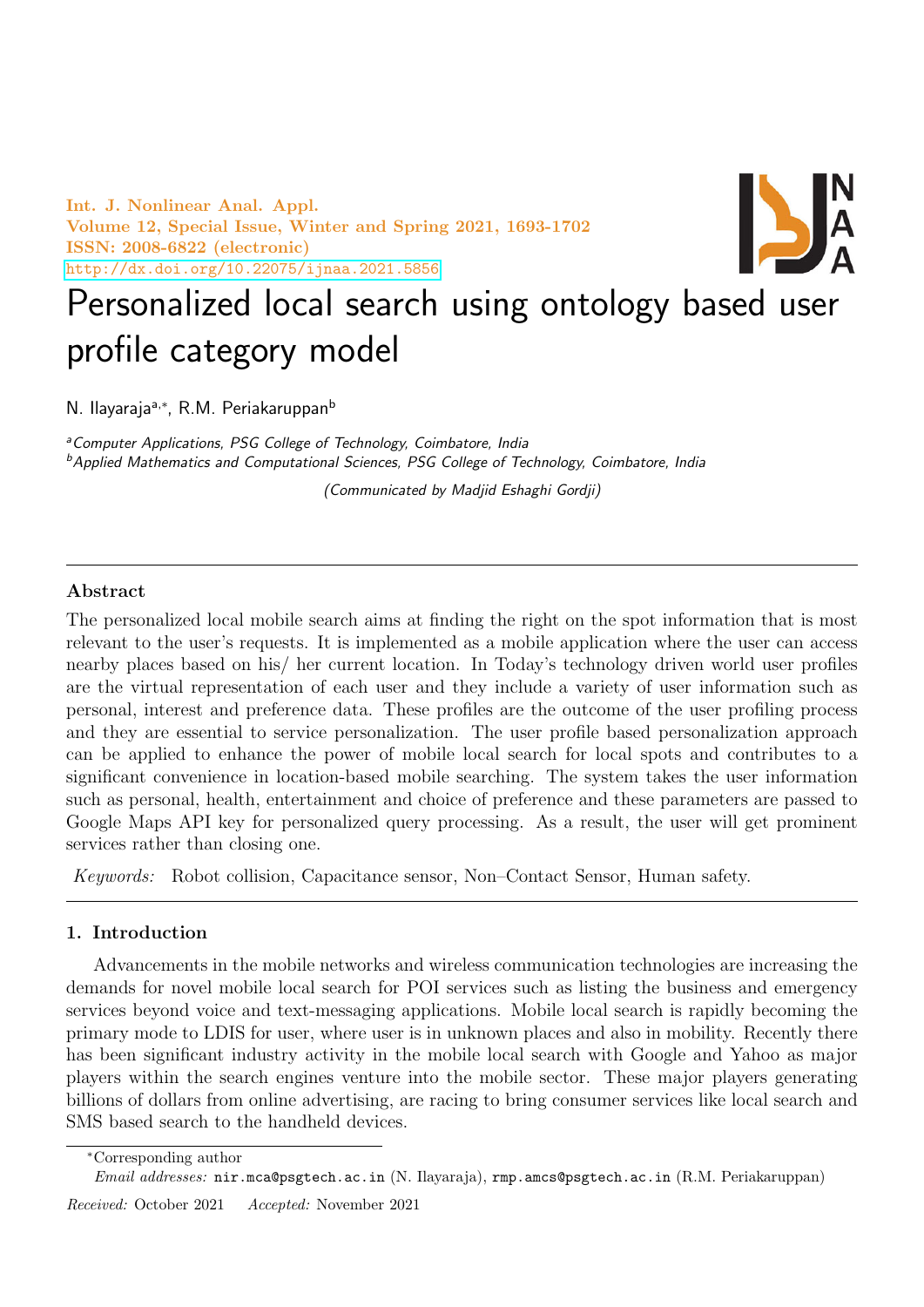# 2. Related Work

Combining search technologies and knowledge about user query and user context into a single framework in order to provide the most appropriate answer for a user's information needs, has been described by [\[1,](#page-8-0) [2,](#page-8-1) [3,](#page-8-2) [5,](#page-8-3) [8,](#page-8-4) [7,](#page-8-5) [6,](#page-8-6) [9,](#page-9-0) [14\]](#page-9-1) for local POIs content. Effective personalization of local information access involves two important challenges:

- Analyzing the query to accurately identifying the user intends, and
- Describing the structure of the location dependent POI information in such a way that matches the particular user context

Extracting the user interests and preferences are essential elements in identifying the user context to design the most personalized mobile local search systems employing a user profile modeling component [\[11\]](#page-9-2) and [\[12\]](#page-9-3).

Recent research shows that users often settle for the results returned by imprecise queries, picking through them for relevant information, rather than expending the cognitive effort required to formulate more accurate queries. Since the users are reluctant to specify their underlying intent and search goals while on the move, personalization must pursue techniques that leverage implicit information about the user's interests and preferences [\[1,](#page-8-0) [10,](#page-9-4) [11,](#page-9-2) [12,](#page-9-3) [13\]](#page-9-5).

A LDIS is designed for retrieving relevant POI services from the location content provider to user by integrating user's physical location, service object's distance from user's physical location and user's search intentions (i.e., keywords, preferences). Users' seamless access to location dependent information through wireless communication is a major concern for providing the efficient local information search to improve the business in m-commerce as discussed by [\[4,](#page-8-7) [5,](#page-8-3) [6,](#page-8-6) [13\]](#page-9-5). The major issue in LDIS is to identify and understand what POI being queried by the mobile users, and how to find 'right on spot' information that is most relevant to the request. By considering these issues, an efficient local search process is to be designed to provide the relevant search results to the user's need.

The mobile local search results are primarily based on keyword relevance, distance, and prominence. These factors are combined to find the POI objects for mobile local search query. For example, mobile local search technology might decide that POI object that's farther away from user location is more likely to have what the user is exactly looking for than a POI object that's closer to user location.

# Definition 2.1. Keyword Relevance

Keyword relevance is how well a local POI listing matches when user is searching for. Adding complete and detailed POI information can help us better understand POI service objects and match to relevant search results.

# Definition 2.2. Distance

The distance is measured as the distance from user's query location to location of POI object. The potential POI search results are displayed based on calculating the distance to the location term used in query. If the user doesn't specify a location in search query, LDIS will calculate the distance based on user's current location.

# Definition 2.3. Prominence

This describes how well-known or prominent POI can be. This is based on information stored about POI. For example, famous restaurants, hospitals, or well-known malls that are familiar to many people are also likely to be more prominent in search results.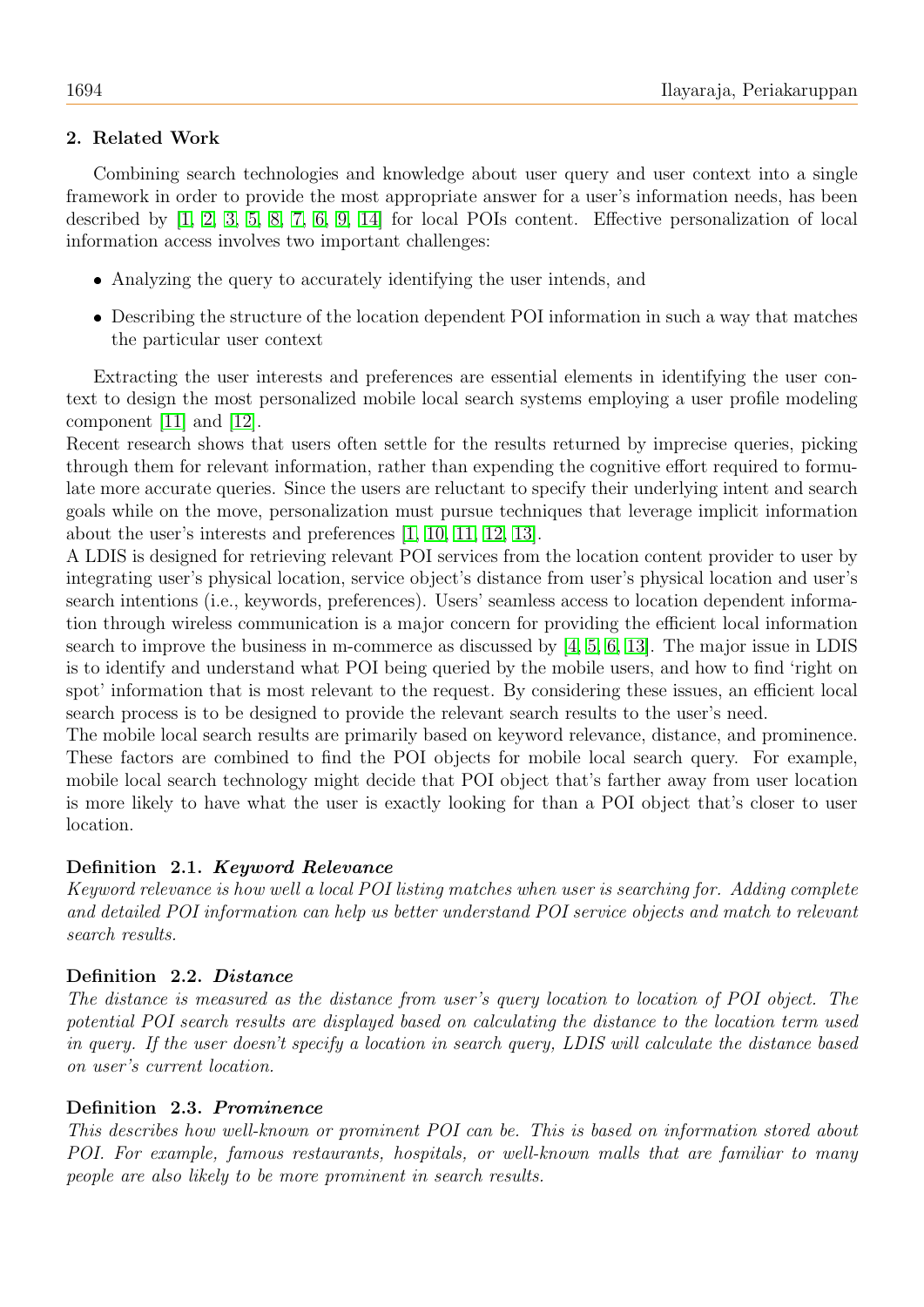<span id="page-2-0"></span>

Figure 1: Architecture of User Profile Based Local Search Using Ontology Model

Just using the keyword relevance, distance between POI object and user location and prominence may not provide the most relevant nearest neighbor results based on the user's search query. In order to return the most relevant search results, semantically enriched ontology based user profile category description has been provided and integrated it with the POI content context ontology to perform a variety of tasks: discovery, personalization, adaptation, automatic execution and re-rank the search query results of mobile local search services with maximum degree of user satisfaction.

#### 3. Proposed System

Personalization of mobile local search is a significant area of study in recent years due to the emergence of pervasive computing applications. In this research work, a framework for providing personalized mobile local search services for users in mobile environments has been proposed. The proposed approach uses ontological user profile modeling to capture various characteristics of a user in order to create a unique set of profile category information. In addition, user profiles can adapt to changing user behavior to respond to evolving user needs and preferences.

The proposed personalized search system is collecting preference details from a user/searcher that may make it easier for the personalized search engine to deliver search results to them that more closely match what they may be looking for than from a non-personalized search. Instead of providing details about search query, the proposed system utilizes the kinds of information collected as user preferences and uses it in the system to re-rank search results.

#### 3.1. Architecture of User Profile Based Local Search Using Ontology Model

Figure [1](#page-2-0) shows the architecture of user profile based local search using ontology. The mobile user issues a NNQ for local information to the LDIS. LDIS receives the NNQ and sends this to user profile server. A NNQ is matched with the user's profile details available in the server as an ontology representation in the form of RDF/RDFS document and generates a reframed NNQ. The reframed NNQ is sent to the POI content server for retrieving the most relevant POI objects as a response to the NNQ of mobile user.

#### 3.2. Use Case Scenario

The Figure [2](#page-3-0) shows the representation of Hospital POI service objects in map. The user issues a NNQ to 'find the nearest hospital' at location  $U_L$ , when he has chest pain as shown in Figure [3.](#page-4-0) The location content server returns the MOSES EYE hospital as point of interest data closest to the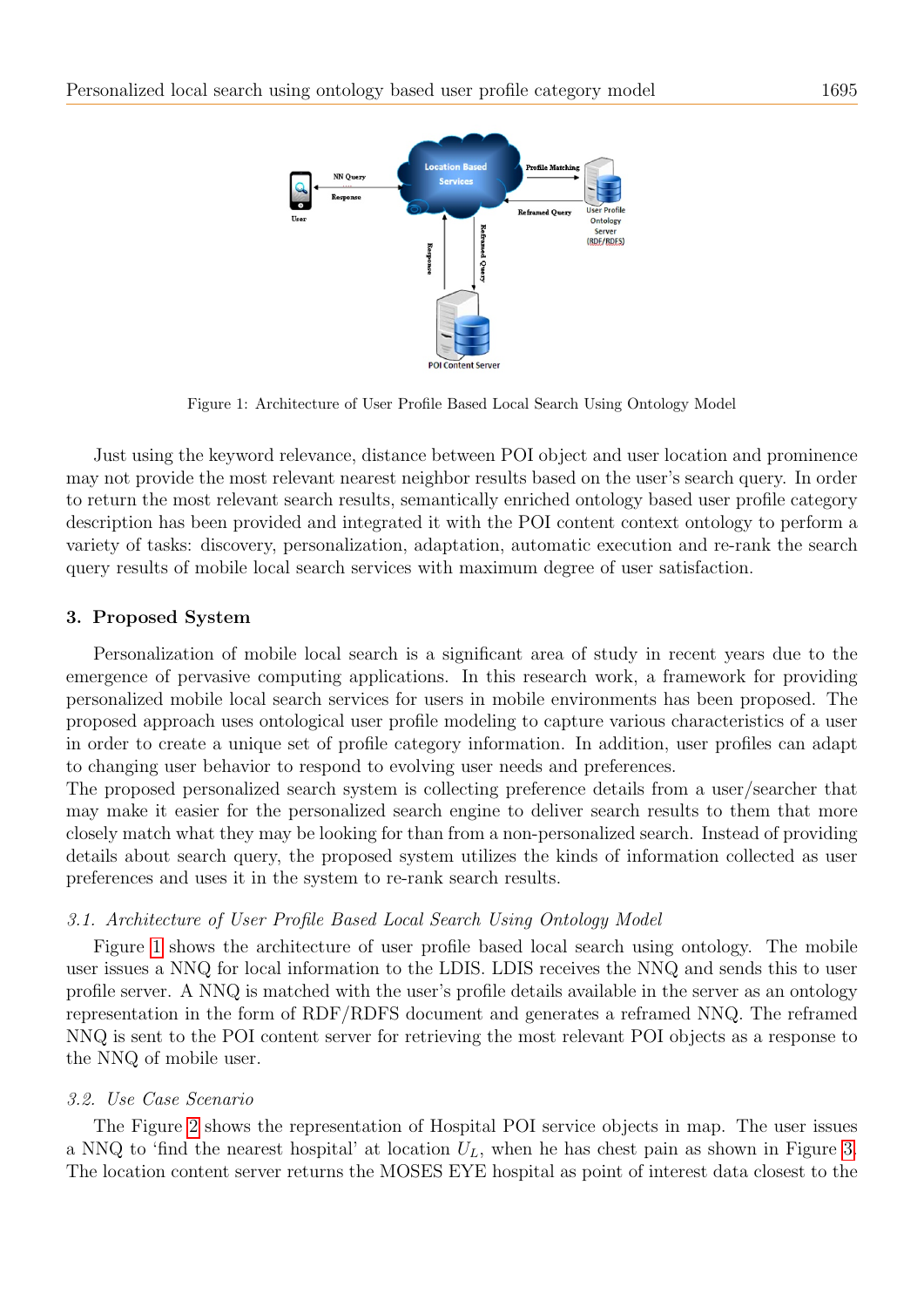

<span id="page-3-0"></span>Figure 2: Example Hospital POI objects are listed

user current location  $U_L$ . The returned hospital may or may not have treatment facility for a heart problem.

The existing work on the nearest neighbor query returns an irrelevant result which could not be used by the user, when user is in a critical situation to get immediate treatment for heart pain. There is a need for collecting user context to provide most relevant POI from a LDIS server. This implies developing techniques that will integrate detailed knowledge of user profiles, history, needs, and preferences to serve relevant POI data. In this scenario, the irrelevant result was returned due to the lack of information about the user.

User profile is given as an important key to provide intelligent and personalized POI data retrieval by the LDIS. The proposed work focuses on ontology based categorization of user profile into personal, professional, health, entertainment, food and drink, recreation and tourist etc.

If the user information was known, the query for the nearest hospital could have been modified with a few more parameters like "hospitals having cardiac care facilities" depending on the user profile to get relevant search results.

Therefore, the query made by the user can be modified based on his profile. So obtaining user information on his health, entertainment, food, travel etc. preferences, would help us to make a better query to search among the available nearest point of interest.

In this scenario, it is assumed that the user profile has been obtained, which is stored in the User Profile Ontology Server. It is further assumed that the user is a heart patient and he has mentioned his health problem in this profile. Now, when the user issues NNQ to find the "nearest hospital", his profile is matched in the Ontology server and the query is modified as per the user profile to get relevant search results. This modified query is sent to POI content server. By this, user's health profile is matched against these hospitals and the corresponding hospitals are returned as results. This may help people in critical condition for emergency treatment. The resultant procedure would be:

- NNQ by the User "Nearest Hospitals"
- Modified query (After Obtaining the user profile from the Ontology Server) "Nearest Hospitals with Cardiac Care"
- POI content server returns the search result, which is more useful to the user than plain NNQ.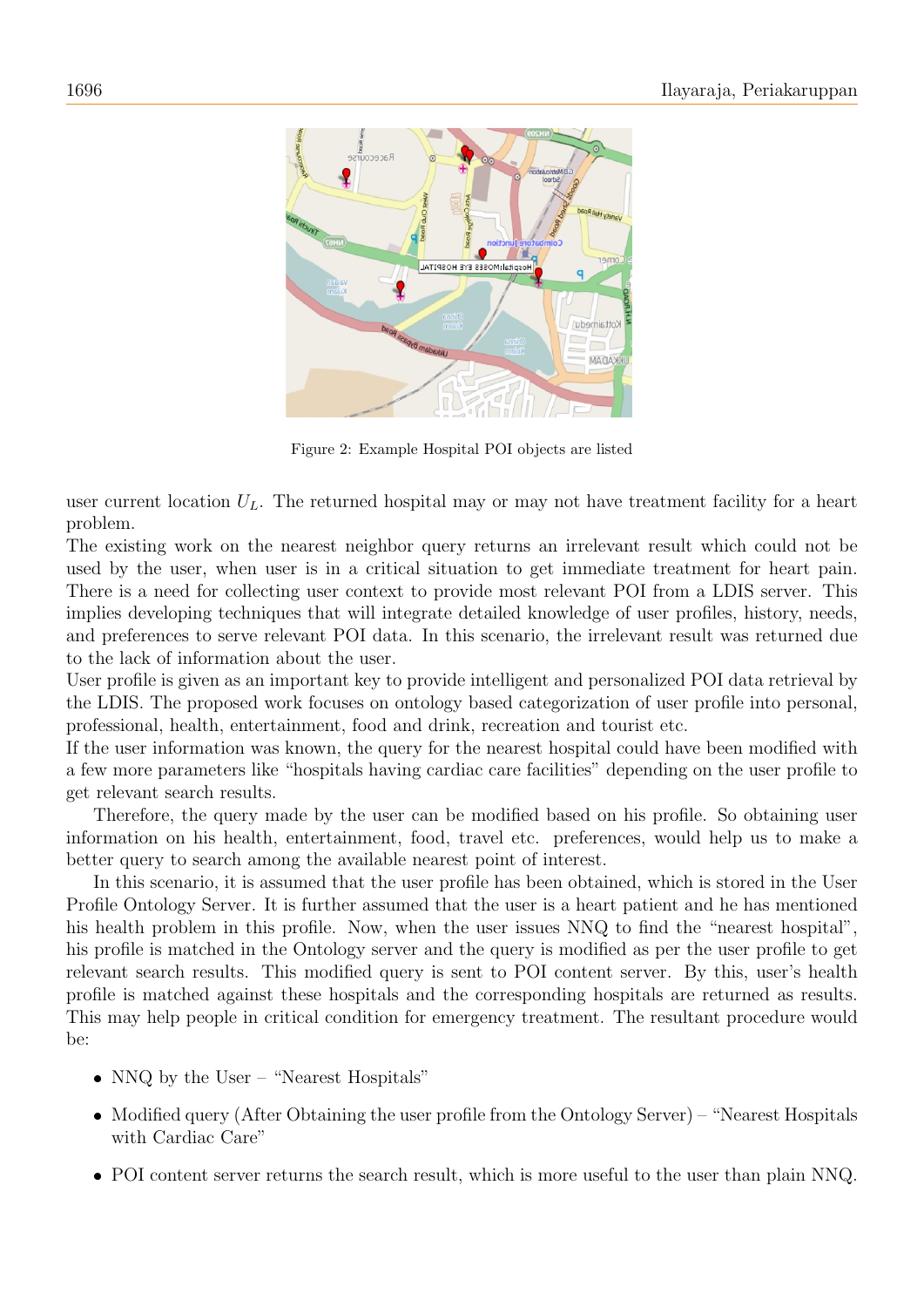

Figure 3: User Query Evaluation using Hospital POI objects

<span id="page-4-0"></span>

<span id="page-4-1"></span>Figure 4: User profile based ontology representation

### 3.3. Representation of User Profile Ontology

The proposed system is capable of providing two different results to two users asking the same NNQ at the same location and at the same time using ontology based keyword matching and filtering process according to users' profiles categorization. For example, user profile on health category is defined using ontology as follows: Health Profile Category (Health complaints {Heart problem, BP, Ulcer, Sugar}, Emergency medicine {Heart tablet, BP, Sugar, Pain killer}). When a user issues a query for the nearest hospital from the mobile device, the server processes the query by matching the relevant user profile categorization. Depending on the matching keyword in complaints list, LDIS server finds the nearest heart hospital and returns it. User profile based ontology representation is shown as in Figure [4.](#page-4-1)

The user profile contains all the details that the user would like to share about his preferences. The user profile is represented as a JSON Object having the fields such as names, date of birth, preferences, economic preferences and gender. By having such basic information about the user, the POI results can be filtered. The preferences field comprises of two components, type and a list of subtypes. Suppose the user wants to give his theatre preferences, theatre would be the type and Hollywood; Bollywood etc. would be the sub type.

Economic preference is an extra field which can help us filter the results based on the POI cost; for example, if the user searches for "nearby restaurants", if his economic preference is moderate then we can skip out all the 5 star or costly restaurants from the result set. An example of user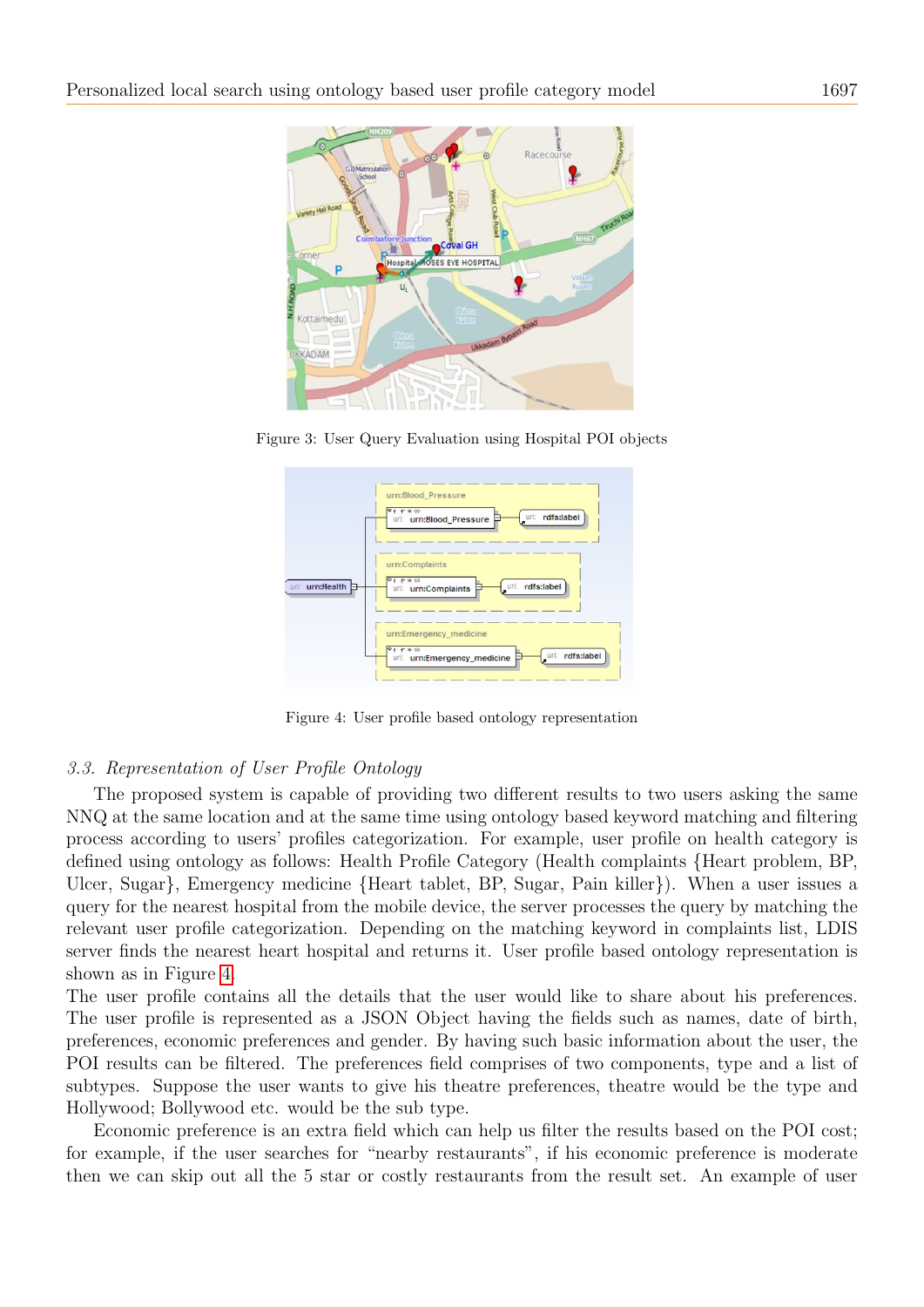profile is below:

```
{
 "name" : "Jerry",
 "dob": "Jun26, 19911 : 15 : 16AM",
 "preferences" :
 {
  "health" :
   ["bloodpressure",
   "heartpain",
   "sugar"
   ],
   "food" :
   [
   "vegetarian",
   "southindian"
   ]
    "theatre" :
  [
   "hollywood",
   "bollywood"
  ]
 }
 "economicP reference" : "moderate",
 "gender" : "male"
}
```
By this profile we can tell that Jerry has blood pressure, sugar and his taste of movies is in Hollywood and Bollywood. So when he searches for "nearby theatre" we can modify the query based on his preferences to "nearby theatre, which shows Hollywood and Bollywood movies".

# 4. Results and Analysis of NNQ Processing in Proposed System

The NNQ processing flow is shown in Figure [5.](#page-7-0) The proposed framework accepts NNQ and match with user profile based ontology and presents the user with most relevant results which are ranked based on user requirements. Each component involved in the NNQ process flow is described as follows:

A. Query Processor The query processor extracts the keyword from the user query and sends the same to the user profile match processor. For example, 'what is the nearest hospital', the keyword 'Hospital' is extracted from the user query and sent to user profile match processor.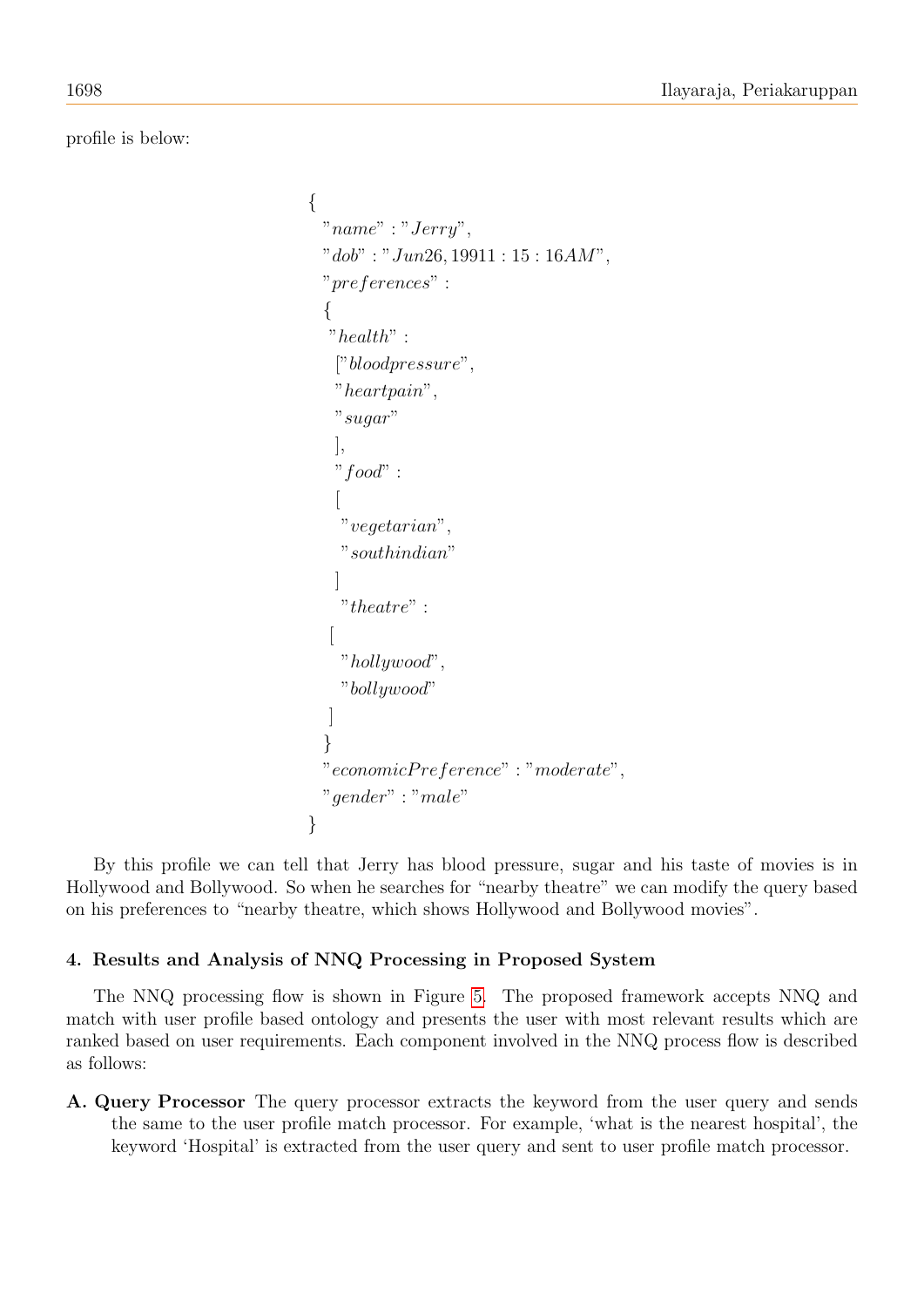- B. User Profile Match Processor The user profile match processor matches the keyword with the user profile categories; for example, the keyword 'Hospital' is matched with the health category. Similarly the keyword 'Restaurant' is matched with the food preference category. Such cases, if the health profile contains 'Heart Complaints', then the query is reframed as 'what is the nearest heart specialty hospital'. Based on the reframed query, POI objects categorized under 'Heart Hospital' are retrieved.
- C. Extended Semantic Matching The extended semantic matching is used to retrieve the semantically related POI objects. For example, POI objects with the keywords 'Multispecialty' or 'Poly Clinic' is also retrieved since they are semantically related.
- D. POI Objects Similarity Computation The similarity among the retrieved POI objects is computed using ontology matching. For example, POI objects related to the keyword 'Hospital' is mapped with the health ontology. The similarity computation among all POI objects is computed based on reframed query. For example, if the modified query is "heart hospital", then the similarity computation of all POI objects is computed with health ontology.
- E. Ranking of POI Objects Based on the similarity computation, the top ranked POI objects will be returned to user. Here the number of results 'k' can also be fixed based on the nature of query. If it is an emergency service the size of 'k' can be small and in case of other services like entertainment the size of 'k' can be large.
- F. Personalized Search Results The prototype model of personalized mobile local search based on ontology user profile is developed and model setup is tested with search results.

# 4.1. Restaurant Search

When a user in a particular location searches for the nearby hotel, the ones which are assumed to be near are displayed. The result is based on the user's search location and the food and cost preference provided by the user. The hotels include all the veg and non-veg restaurants as they are looking for high quality or not, all gets included in it.

The price preference is the major criteria for showing the appropriate hotels and blocking the remaining. The users are even asked about their preferences of food like vegetarian or non–vegetarian or others and their restaurant preferences like cuisine, multi-cuisine, fine or casual dining. The food categories include traditional, chettinadu, chinese and continental. Resulting POIs are populated in the map by providing closest hotels. The google maps are integrated along with the result, so the user can also view the direction, distance, time takes to reach the hotel and so on and it is shown in figure [6.](#page-7-1)

# 4.2. Hospitals Search

The user searches for the hospital with the particular keyword, only those intended hospitals will be displayed. The keyword includes cancer, spleen, and dental, eye, and acupuncture and so on. If the user does not need any kind of specialized hospital, and he/she just want to visit the hospital, then all the hospitals around him/her will be displayed. If the user needs to find out only on the preference, then right service is returned as right spot POIs.

The hospitals which matches with the keyword and those are nearby are displayed. Once the hospitals are displayed, if the user wants to find out the direction, time takes to reach the destination or the distance, it can be done since it is integrated with the google maps as shown in figure [7.](#page-8-8)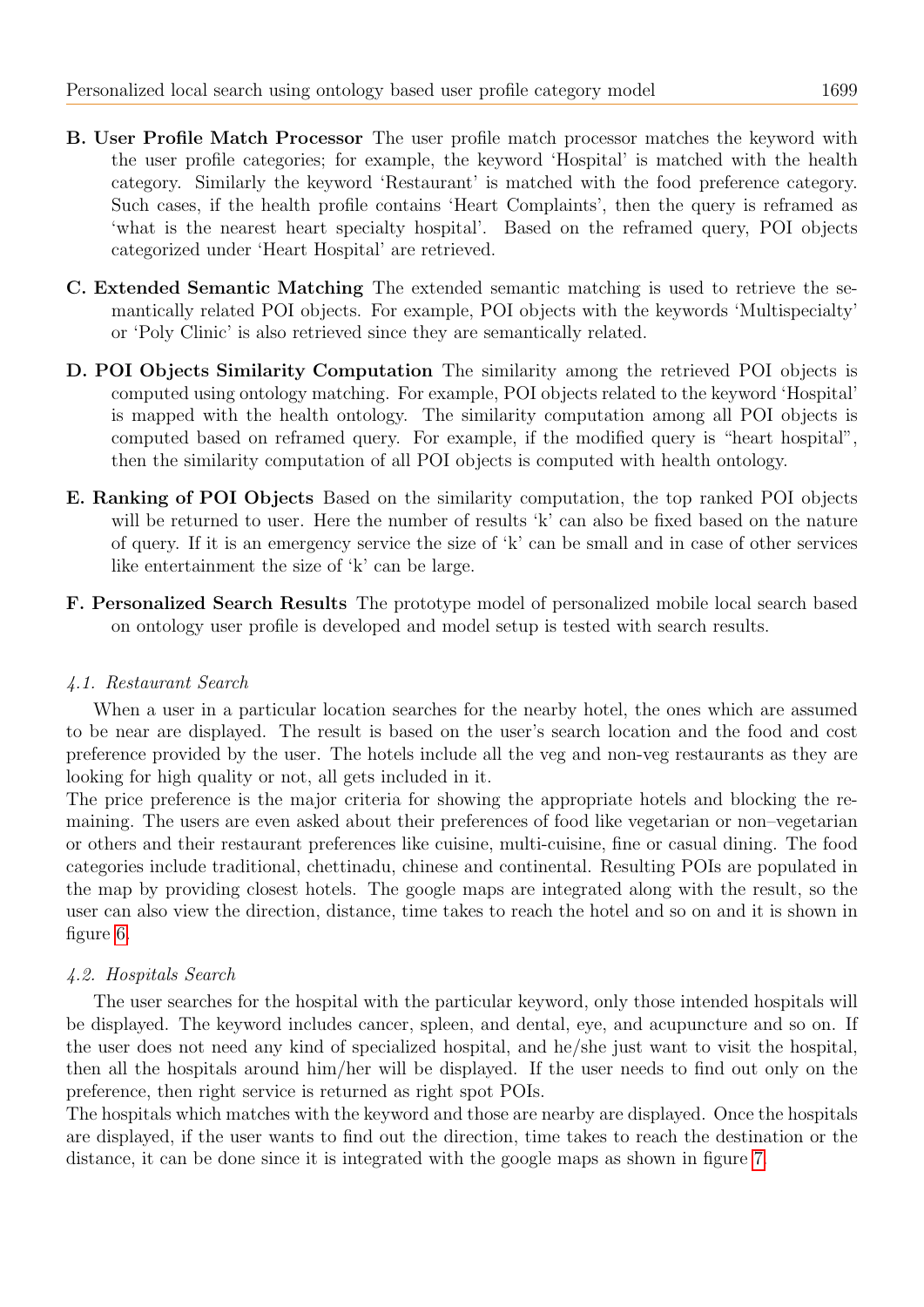

Figure 5: NNQ processing using user profile ontology

<span id="page-7-0"></span>

<span id="page-7-1"></span>Figure 6: nearby restaurants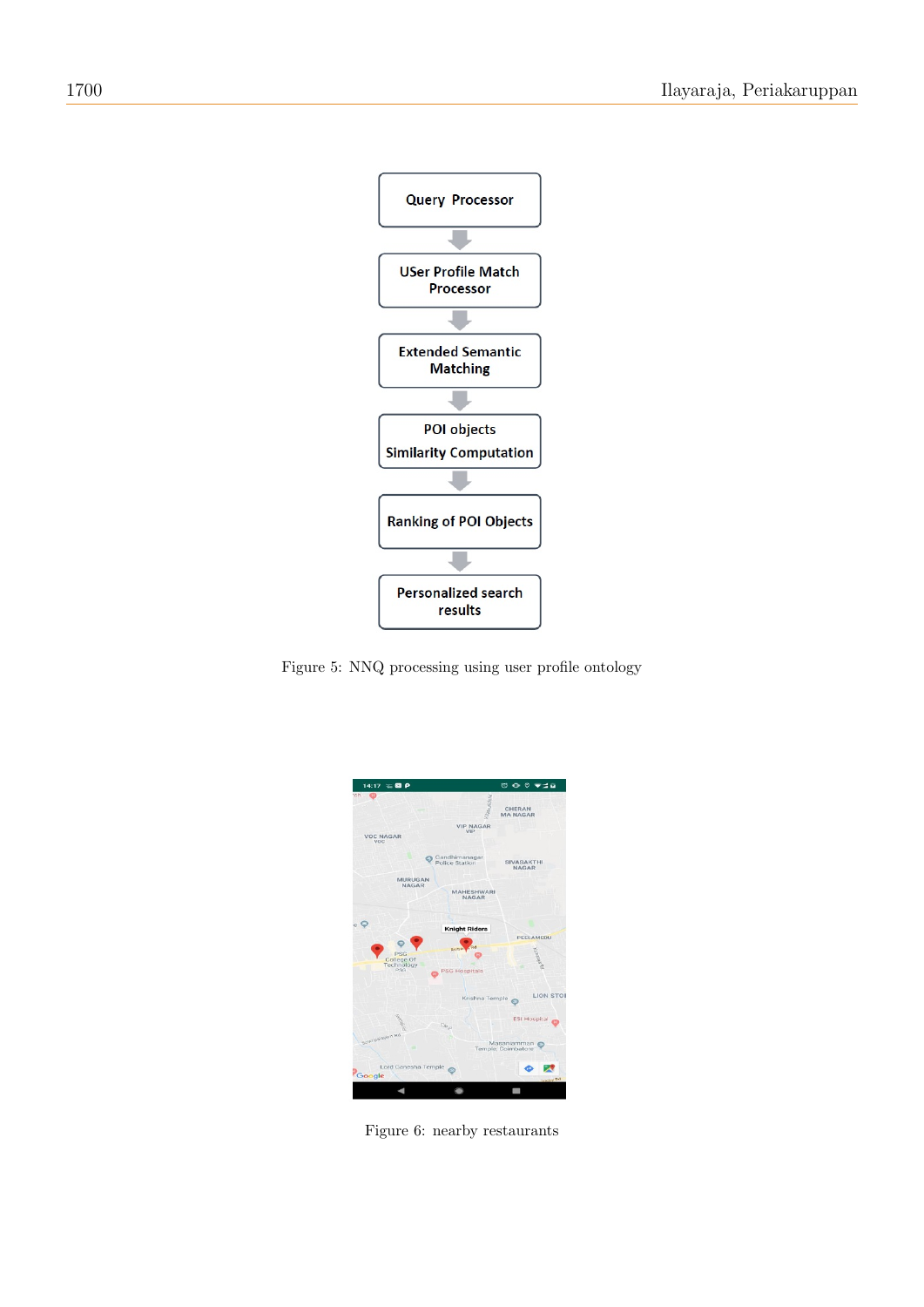<span id="page-8-8"></span>

Figure 7: nearby hospitals

The results returned to the mobile user are based on the user profile and hence it is called personalized search results. The retrieved results are much relevant to user needs when compared to the results without matching user profile.

#### 5. Conclusion

The objective for collecting user profile and preferences is studied and an ontology-based user profile preference framework is designed for discovering the most relevant points of interest services with respect to user preferences. LDIS is also needed to consider the interactions and dependencies among services, user and context for the information filtering and delivery in order to fulfill the needs and constraints of mobile users.

#### References

- <span id="page-8-0"></span>[1] J. Allan, J. Aslam, N. Belkin, C. Buckley, J. Callan, B. Croft and C. Zhai, Challenges in information retrieval and language modeling, Report of a Workshop Held at the Center for Intelligent Information Retrieval, University of Massachusetts Amherst, ACM SIGIR Forum, 37(1) (2003) 31–47.
- <span id="page-8-1"></span>[2] J. Bao, Y. Zheng and M.F. Mokbel, Location-based and preference-aware recommendation using sparse geo-social networking data, Proc. 20th Int. Conf. Adv. Geog. Inf. Syst. (2012) 199–208.
- <span id="page-8-2"></span>[3] O. Bouidghaghen, L. Tamine and M. Boughanem, *Context-aware user's interests for personalizing mobile search*, Mobile Data Manag. (MDM), 12th IEEE Int. Conf. MDM 1 (2011) 129–134.
- <span id="page-8-7"></span>[4] S. Ilarri, E. Mena and A. Illarramendi, Location-dependent query processing: Where we are and where we are heading, ACM Computing Surv. 42(3) (2010) 1–73.
- <span id="page-8-3"></span>[5] N. Ilayaraja and M. Jane, Answering closest-pair nearest neighbor using voronoi diagram for location dependent information system in mobile environment, Int. J. Appl. Eng. Res. 10(3) (2015) 7133–7145.
- <span id="page-8-6"></span>[6] N. Ilayaraja, F.M.M. Jane, M. Safar and R. Nadarajan, WARM based data pre-fetching and cache replacement strategies for location dependent information system in wireless environment, Springer: Wireless Personal Commun. (2016) 1–32.
- <span id="page-8-5"></span>[7] N. Ilayaraja, F.M.M. Jane, I. Thomson, C.V. Narayan, R. Nadarajan and M. Safar, Semantic data caching strategies for location dependent data in mobile environments, Int. Conf. Digit. Info. Commun. Tech. Appl. (2011) 151–165.
- <span id="page-8-4"></span>[8] N. Ilayaraja, N. Mary, F. Ashwin, R. Karthikeyani and P. Karthikeyan, Service type based cache replacement policy for location dependent data in mobile environments, ICMCM (2009).